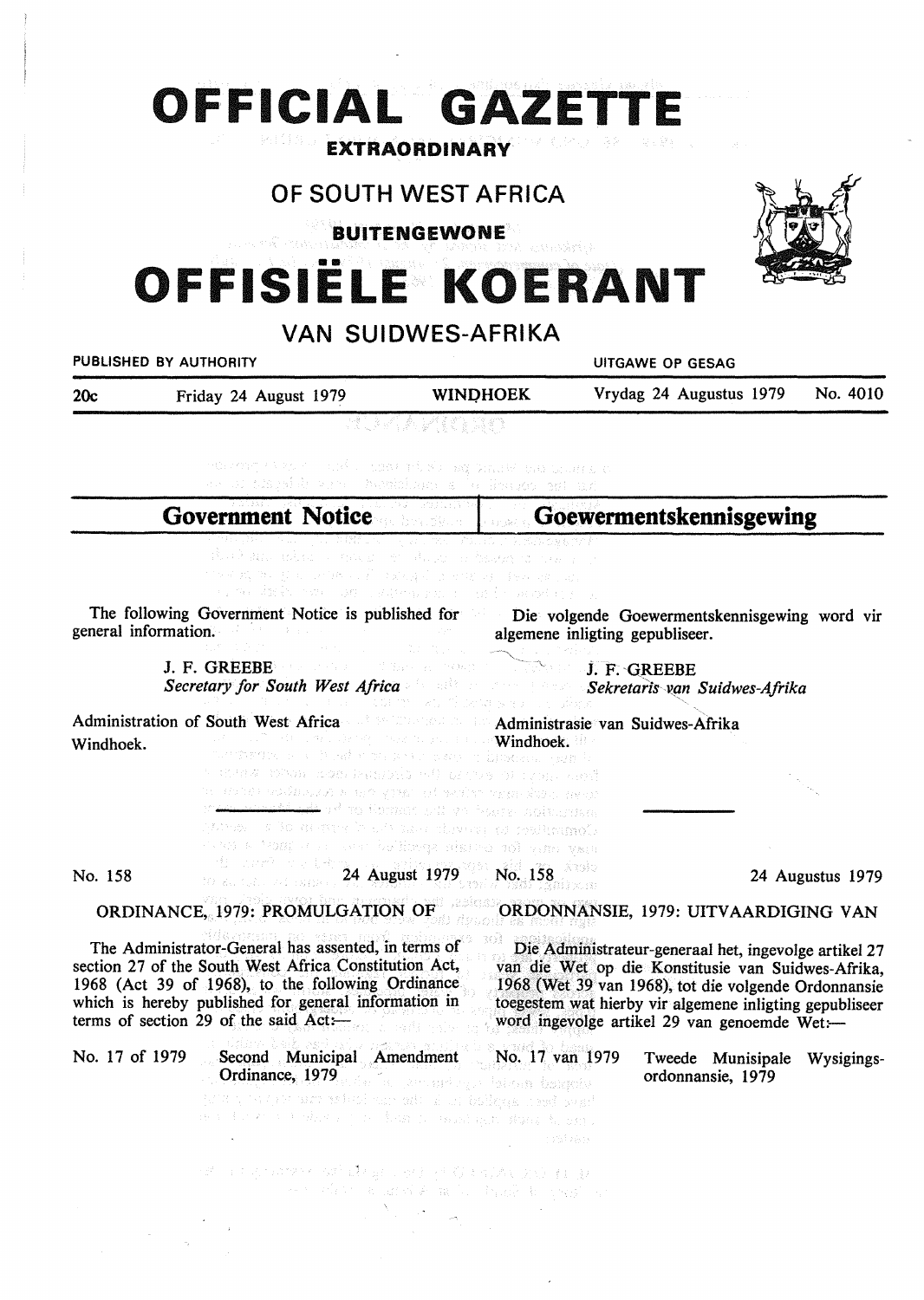PACSO 40 J MADIES

and my Author when C

บรรใชว 4 แน่ง พระยน ครบระกศ

nearch san that says are

EATA-SALE ALLE

de en els condicions de la facta de la condicional de la region

ざいせい ほうほうかん マーク マネースは

对1.4 module back and back en kanto da Konstantino e por por de t Article y programa del co<sub>nti</sub>duo

**CONTRACTOR** 

1300 Forest Holding

经相关 医阴道肌结合 dina Sayares (

alitan it

Australia

Well aspek al an

**No. 17 of 1979** SECOND MUNICIPAL AMENDMENT ORDINANCE, 1979

> *(Assented to 2L August 1979) (Afrikaans text signed by the Administrator-General) (Date of commencement 24 August 1979; sec. 10(1): 1 July 1963)*

**指标的 的复数人名英格兰人姓氏** 

AXIPER SENGERA MAY

# **ORDINANCE**

To amend the Municipal Ordinance, 1963, so as to provide that the council of a municipality may delegate to its Management Committee certain functions, duties or powers imposed or conferred upon it by law, and that the Management Committee may delegate any function, duty or power imposed or conferred upon it under this Ordinance, as well as any delegated function, duty or power to a subcommittee, a councillor, the town clerk or an employee; that the Executive Committee may, at the request of a council, exercise any power in regard to the establishment of municipalities, defining of municipal boundaries or division of wards, without a petition having been presented; that the council may require from a candidate for a post in its service to state the notch on the scale of remuneration applicable to such post at which he will accept appointment in such post; that only hte council may suspend a town clerk or a head of a department from duty; to extend the circumstances under which a town clerk may refuse to carry out a resolution taken or instruction issued by the council or by the Management Committee; to provide that the chairman of a meeting may only for certain specified reasons request a town clerk or his representative to withdraw from that meeting; that where the minutes are bound by means of two or more staples, the chairman and town clerk may sign them as though they were bound in book form; that applications for exemption from rates on immovable property are to reach a council before or on 31 May of a particular year; to further regulate the construction across property of water pipelines, storm water drain pipes, sewer pipes or overhead or underground electrical supply lines; to provide that a council may cremate instead of bury a destitute person who has died within its area of jurisdiction: that where a municipality has area of jurisdiction; that where a adopted model regulations, or where model regulations  $\frac{h}{h}$  been applied to it, the particular municipality may amend such regulations; and to provide for incidental matters.

BE IT **ORDAINED** by the Legislative Assembly.for the Territory of South West Africa, as follows:-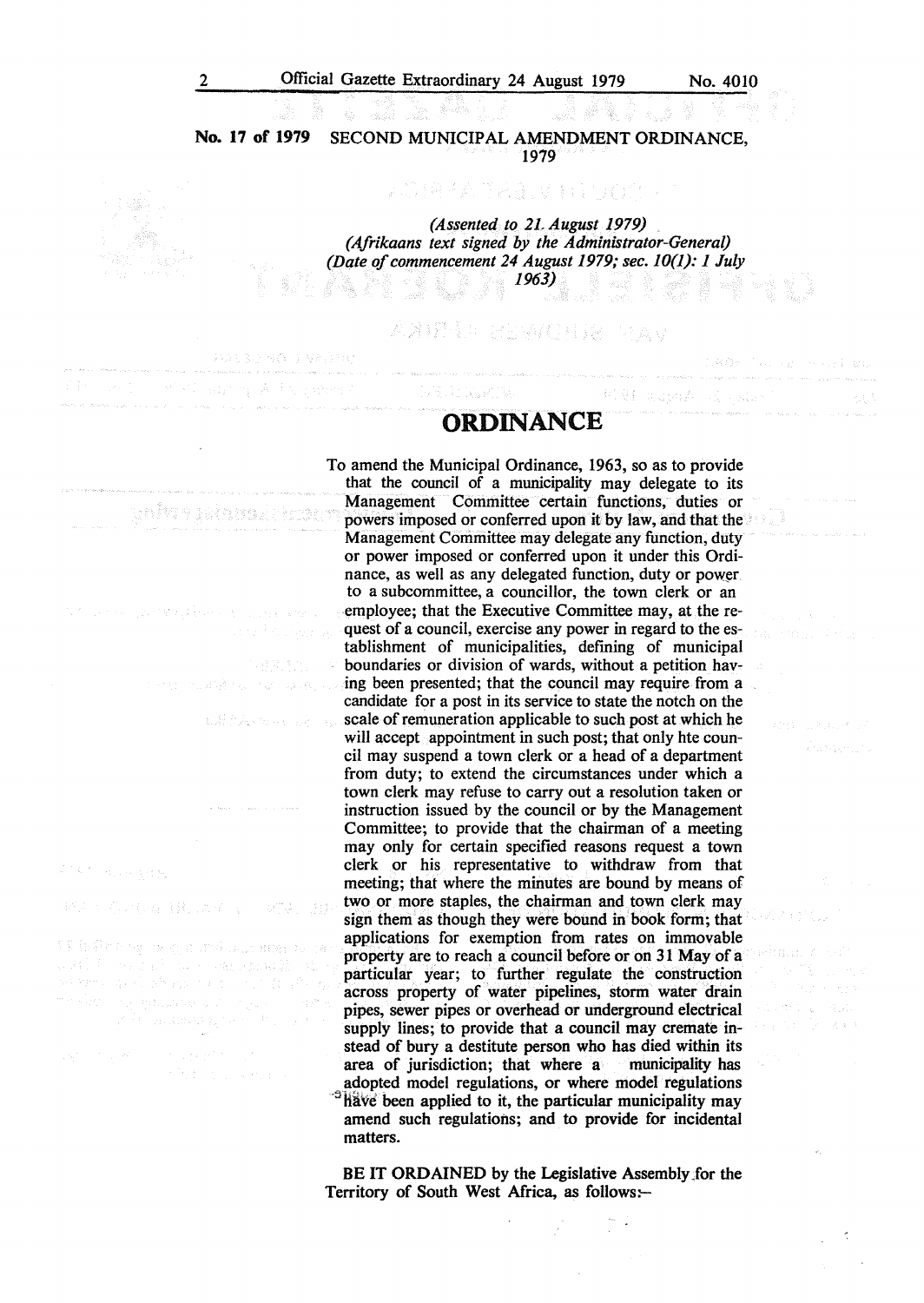# TWEEDE MUNISIPALE **WYSIGINGS- No. 17 van 1979 ORDONNANSIE,** 1979

 $\mathbf{v}_{\mathrm{max}}$ *(Goedgekeur 21 Augustus 1979) (Afrikaanse teks deur die Administrateur-generaal onderteken) (Datum van inwerkingtreding 24 Augustus 1979; art. JO(]): 1 Julie 1963)* 

# **ORDONNANSIE**

Professional Army Andrew Computer of Contract .<br>Do se predice de la contra de la contra de la contra de la contra de la contra de la contra de la contra de la in 1990.<br>Samungan di Samung Binggal Album (1990) (1990)

would be a common

Tot wysiging van die Munisipale Ordonnansie 1963, om daarvoor voorsiening te maak dat die raad van 'n munisipaliteit sekere funksies, pligte of bevoegdhede wat by wet aan hom opgelê of verleen is, aan sy bestuurskomitee kan delegeer, en dat die bestuurskomitee enige funksie, plig of bevoegdheid wat ingevolge genoemde Ordonnansie aan hom opgelê of verleen is, asook enige gedelegeerde funksie, plig of bevoegdheid aan 'n subkomitee, 'n raadslid, die stadsklerk of 'n werknemer kan delegeer; dat die Uitvoerende Komitee op versoek van 'n raad enige bevoegdheid ten opsigte van die instelling van munisipaliteite, bepaling van munisipale grense of verdeling van wyke kan uitoefen sonder dat 'n petisie voorgele is; dat 'n raad van 'n kandidaat om 'n betrekking in sy diens kan vereis om die kerf te meld op die skaal van besoldiging van toepassing op sodanige betrekking, waarteen hy aanstelling in sodanige betrekking sal aanvaar; dat slegs die raad 'n stadsklerk of hoof van 'n departement in sy diens kan skors; om die omstandighede waaronder 'n stadsklerk kan weier om 'n besluit of opdrag van die raad of bestuurskomitee uit te voer, uit te brei; om daarvoor voorsiening te maak dat die voorsitter van 'n vergadering 'n stadsklerk of sy verteenwoordiger slegs om sekere gespesifiseerde redes kan versoek om horn van daardie vergadering te onttrek; dat waar 'n notule by wyse van twee of meer kramme gebind is, die voorsitter en stadsklerk dit kan onderteken asof dit in boekvorm gebind is; dat aansoeke om vrystelling van belastings op onroerende eiendom 'n raad voor of op 31 Mei van 'n bepaalde jaar moet bereik; om die aanleg van waterpyplyne, stormwaterafvoerpype, rioolpype of bogrondse of ondergrondse elektriese kragtoevoerlyne oor eiendomme verder te reel; om daarvoor voorsiening te maak dat 'n raad 'n behoeftige persoon wat binne sy regsgebied sterf kan veras in plaas van begrawe; dat waar 'n munisipaliteit modelregulasies aanvaar het, of waar modelregulasies op horn toegepas is, die betrokke munisipaliteit sodanige regulasies kan wysig; en om voorsiening te maak vir verbandhoudende aangeleenthede.

Die Wetgewende Vergadering van die Gebied Suidwes-**Afrika VERORDEN SOOS VOLG:-**

 $\hat{C}$ 

i a shekarar 2011.<br>Matsayin Ayyun Ma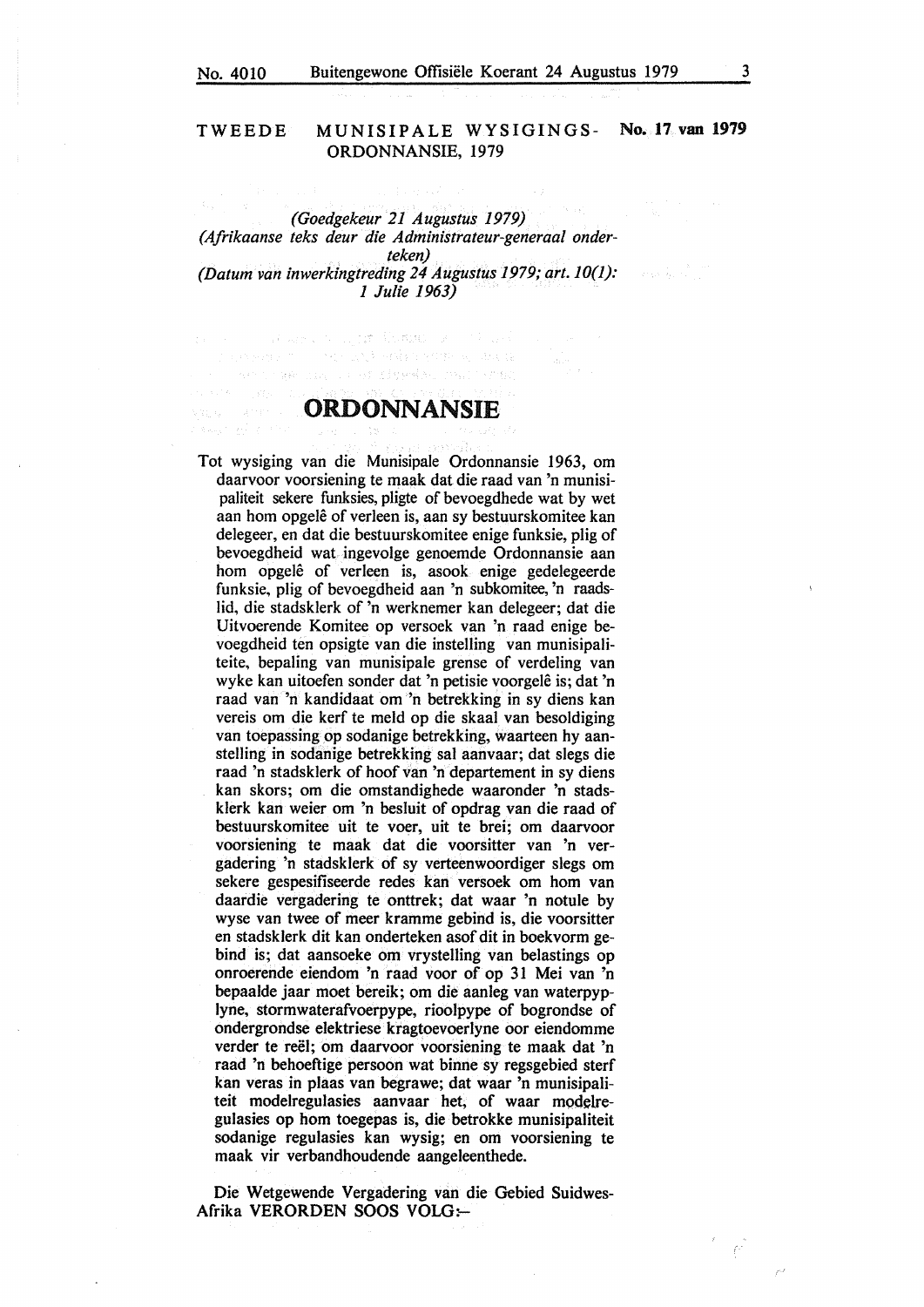Amendment of section 6 of Ordinance 13 of 1963, as amended by section 1 or Ordinance 17 of 1970. 1. Section 6 of the Municipal Ordinance,  $1963$  - hereinafter referred to as the principal Ordinance  $-$  is hereby amended by the deletion of subsections (IA), (1B) and (3).

Insertion or section 6A in Ordinance 13 of 1963.

2. The following section is hereby inserted in the principal Ordinance after section 6:

"Delegations by council and by Management Committee.

te rickaro yêya ey sur li jî eva

 $\mathcal{L} \mathcal{E}_{\mathcal{Y}}^{(1)}(\mathcal{E})$ de gal

r u svět

an sa Sil .<br>Kata ing Pilipina apr ansi

negara di Lucado

何是一种 医六二迭层 发光性的 (成) Contractor Band

.<br>Ali meli meli nash PRESS 9 BACK e sk

 $\gamma_{\rm c} \rightarrow \bar{q}_{\rm d}$ 

- 25

6A. (1) A council may, subject to the provisions of subsection (2), either in general or in particular, delegate to its Management Committee, subject to the conditions and restrictions it may deem expedient, any function, duty or power of whatever nature which is imposed or conferred upon it by law.

(2) The power of a council to  $-$ 

(a} make regulations;

(b) levy rates on property or exempt a person from the payment of such rates;

(c) levy charges or fees, or to increase or reduce such charges or fees;

An Tai Sion (d) obtain loans or borrow money;

> (e) perform or exercise any function, duty or power imposed or conferred upon it under section 148, Bernard Co

> shall not be delegated under subsection (1): Provided that no power referred to in this subsection shall be exercised by a council unless the particular matter has first been submitted to its Management Committee for consideration and report, and such Management Committee has reported thereon.

(3) A Management Committee may with the approval of tis council, and subject to the conditions and restrictions such council may deem expedient, delegate to a subcommittee appointed by such Management Committee, to a councillor, to the town clerk or to any employee of such council, any function, duty or power imposed or conferred upon manage- ,.;.,,;;,,. , ment committees under this Ordinance, or delegated to such Management Committee under subsection (1).

> ( 4) Any function, duty or power delegated under subsection (3) to the town clerk or an employee of a council may be performed or exercised either by such town clerk or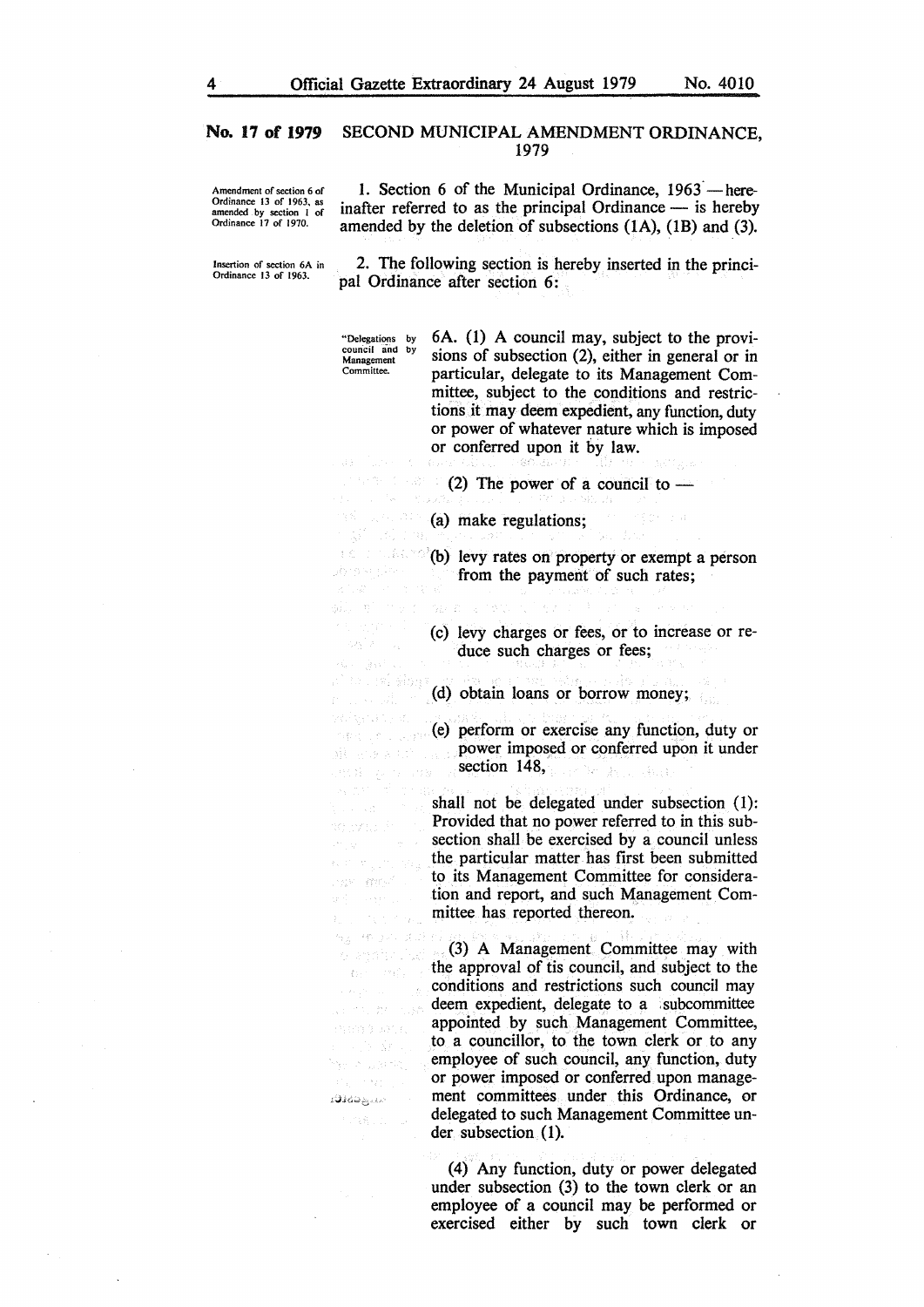# TWEEDE MUNISIPALE WYSIGINGS-No. 17 van 1979 ORDONNANSIE, 1979

1. Artikel 6 van die Munisipale Ordonnansie 1963 hieronder die Hoofordonnansie genoem - word hierby gewysig deur subartikels {IA), (lB) en (3) te skrap.

Wysiging van artikel 6 van Ordonnansie 13 van 1963, SOOS gewysig deur artikel I van Ordonnansie 17 van 1970.

Invoeging van artikel 6A in Ordonnansie 13 van 1963.

2. Die volgende artikel word hierby in die Hoofordonnansie na artikel 6 ingevoeg: . Bandere bergera

"Delegasies deur 6A. (1) 'n Raad kan, behoudens die bepalings raad en deur bestuurskomitee. van subartikel (2), hetsy in die algemeen of in die besonder, enige funksie, plig of bevoegdheid, van welke aard ook al, wat by wet aan hom opgelê of verleen word, onderworpe aan die voorwaardes en beperkinge wat hy dienstig ag, aan sy bestuurskomitee delegeer.

(2) Die bevoegdheid van 'n raad om -

(a) regulasies te maak;

5.3

 $\sim$   $\sim$ 

- (b) belasting op eiendom op te lê of iemand van die betaling van sodanige belasting vry te stel;
- ( c) heffings of gelde op te le of sodanige heffings of gelde te vermeerder of te verminder;
- (d) Ienings te verkry of aan te gaan;
- (e) enige funksie, plig of bevoegdheid wat ingevolge artikel 148 aan hom opgelê of verleen is, te verrig of uit te oefen,

word nie ingevolge subartikel (1) gedelegeer nie: Met dien verstande dat geen bevoegdheid in hierdie subartikel genoem deur 'n raad uitgeoefen word nie tensy die betrokke aangeleentheid eers aan sy bestuurskomitee vir oorweging en verslag voorgelê is en daardie bestuurskomitee daaroor verslag gedoen het.

(3) 'n Bestuurskomitee kan, met die goedkeuring van sy raad en onderworpe aan die voorwaardes en beperkinge wat daardie raad dienstig ag, enige funksie, plig of bevoegdheid wat aan bestuurskomitees ingevolge hierdie Ordonnansie opgelê of verleen is of aan daardie bestuurskomitee ingevolge subartikel (1) gedelegeer is, aan 'n subkomitee aangestel deur sodanige bestuurskomitee, aan 'n raadslid, aan die stadsklerk of aan enige ander werknemer van sodanige raad delegeer.

(4) Enige funksie, plig of bevoegdheid wat ingevolge subartikel (3) aan die stadsklerk of 'n werknemer van 'n raad gedelegeer is, kan of deur sodanige stadsklerk of werknemer per-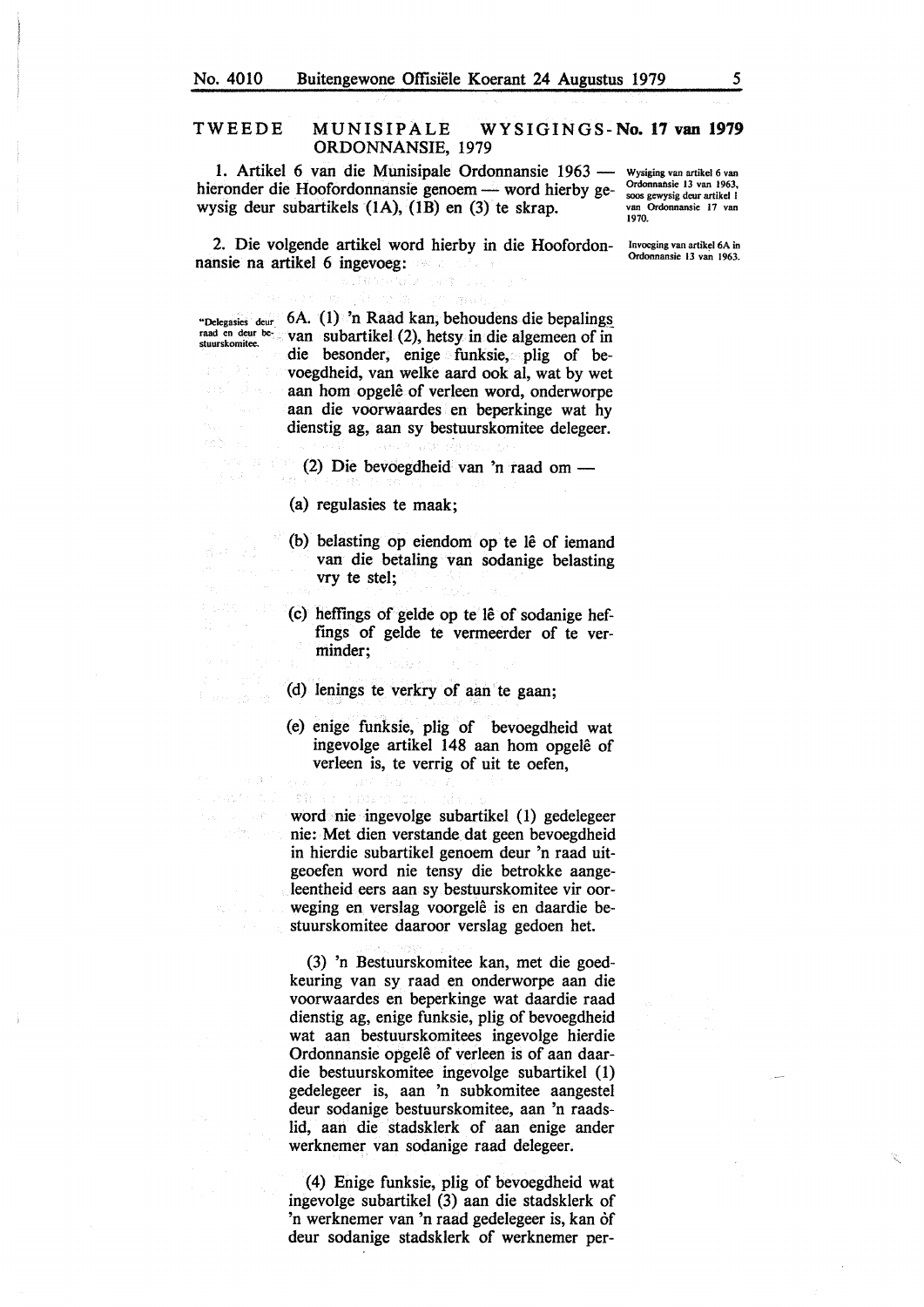alistic explicit

ing ta British miles het sp

 $\mathcal{F}_L$ 

Tate Congression

i Adolf

nse is i

÷,

Search B. The

employee personally or through the agency ot another employee acting under the direction and control of such town clerk or employee.

(5) The town clerk shall forthwith notify the Executive Committee in writing of any delegation by either the council under subsection (1) or the Management Committee un- $\sim$  der subsection (3), and such delegation shall be effective from the date of dispatch of the  $\phi_{\rm{min}}$ said notice: Provided that the Executive Committee may in its discretion reject such dele**gation and notify the said town clerk in writing of such rejection, in which event the** said delegation shall, as from a date one day **after the date of the receipt of such notice by** such town clerk be deemed to be revoked.

(6) Where a council has neglected to exercise the powers conferred upon it by subsection  $(1)$ , or has in the opinion of the Executive Committee not exercised them adequately, the Executive Committee may direct such council in writing to exercise such powers in the manner and within the period it may deem expedient, and if such council neglects or refuses to comply with such direction, exercise such powers on behalf of such council as from a date determined by it.

 $(7)$  (a) A council may at any time, after referring the matter to its Management Committee for consideration and report,  $\mathbb{R}^n$  is the section  $\mathbb{R}^n$  revoke any delegation under subsection  $(1)$  $\label{eq:3.1} \frac{1}{Y}\Big\{ \chi_{\mu}=\frac{1}{Y}\mu^{2\alpha}\chi^{2\alpha}\chi^{2\alpha} \chi^{2\alpha\beta} \qquad \forall \, \beta$ or (3).

> (b) When a council has, under paragraph (a), revoked a delegation, it shall forthwith notify the Executive Committee in writing of such revocation.".

3. Section 12 of the principal Ordinance is hereby amended —

8. 8%, 2040

an and

(a) by the substitution in subsection (1) for all the words preceding paragraph (a) of the following words:

"The Executive Committee may from time to time of its own accord or at the request of a council exercise any of the powers conferred by section *seven*  without the presentation of any petition, provided that before the exercise of any such power, notice shall be given  $-$ "; and

and the Colorador and Contractor

Amendment of section 12 of Ordinance 13 of 1963, as substituted by section 4 of Ordinance 12 of 1978.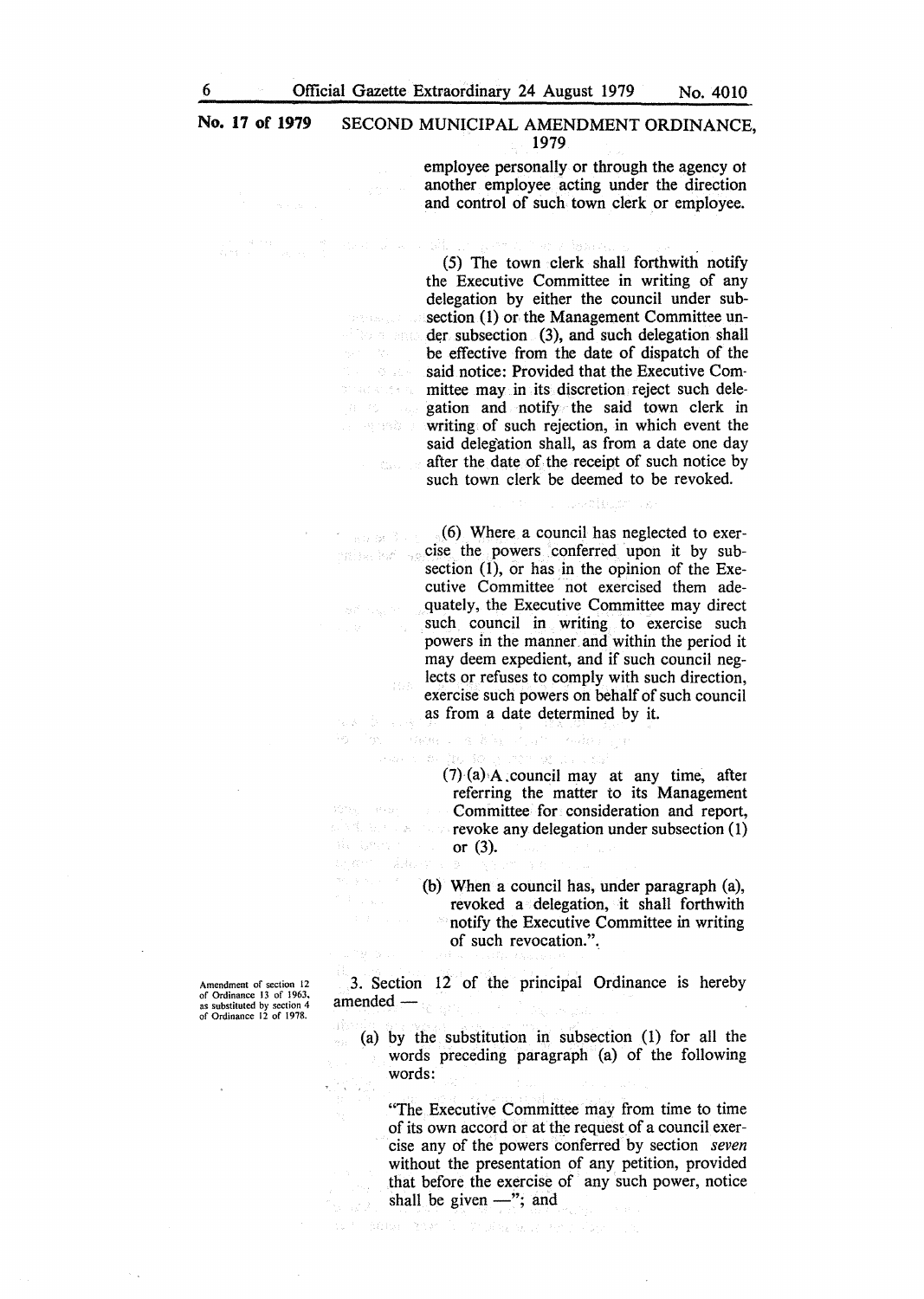#### TWEEDE MUNISIPALE **WYSIGINGS-No. 17 van 1979 ORDONNANSIE,** 1979

soonlik, of deur bemiddeling van 'n ander werknemer handelende in opdrag en onder die beheer van sodanige stadsklerk of werknemer, verrig of uitgeoefen word.

(5) Die stadsklerk stel die Uitvoerende Komitee onverwyld skriftelik in kennis van enige delegasie deur of die raad ingevolge subartikel (1) of die bestuurskomitee ingevolge subartikel (3), en sodanige delegasie is van krag vanaf die datum van die afsending van bedoelde kennisgewing: Met dien verstande dat die Uitvoerende Komitee na goeddunke enige sodanige delegasies kan afkeur en die bedoelde stadsklerk skriftelik van sodanige afkeuring kan in kennis stel, in welke geval die bedoelde delegasie vanaf 'n datum een dag na die datum van ontvangs van sodanige kennisgewing deur daardie stadsklerk, geag word ingetrek te wees.

( 6) Waar 'n raad nagelaat het om die bevoegdhede wat by subartikel (1) verleen word, uit te oefen, of na die mening van die Uitvoerende Komitee nie toereikend uitgeoefen het nie, kan die Uitvoerende Komitee sodanige raad skriftelik gelas om daardie bevoegdheid op die wyse en binne die tydperk wat hy dienstig ag, uit te oefen en, indien sodanige raad nalaat of weier om aan sodanige lasgewing te voldoen, sodanige bevoegdheid namens daardie raad uitoefen vanaf 'n datum deur horn bepaal.

 $(7)$  (a)'n Raad kan te eniger:tyd:nadathy die aangeleentheid na sy bestuurskomitee verwys het vir oorweging en verslag enige delegasie ingevolge subartikel (1) of (3) gedoen, intrek.

(b) Wanneer 'n raad 'n delegasie ingevolge paragraaf (a) intrek, gee die betrokke stadsklerk die Uitvoerende Komitee onverwyld kennis van sodanige intrekking.".

3. Artikel 12 van die Hoofordonnansie word hierby ge $wysig -$ 

Wysiging van artikel 12 van Ordonnansie 13 van 1963, soos vervang deur artikel 4 van Ordonnansie 12 van 1978.

(a) deur in subartikel (1) al die woorde wat paragraaf (a) voorafgaan deur die volgende woorde te vervang:

"Die Uitvoerende Komitee kan van tyd tot tyd enige van die bevoegdhede verleen by artikel *sewe*  uit eie beweging of op versoek van 'n raad uitoefen  $\mathcal{O}_{\mathbb{P}}(f_1, \xi) \cong \mathcal{O}_{\mathbb{P}}(f)$ sonder dat 'n petisie voorgele word, mits voor die uitoefening van enige sodanige bevoegdheid daar  $-$ "; en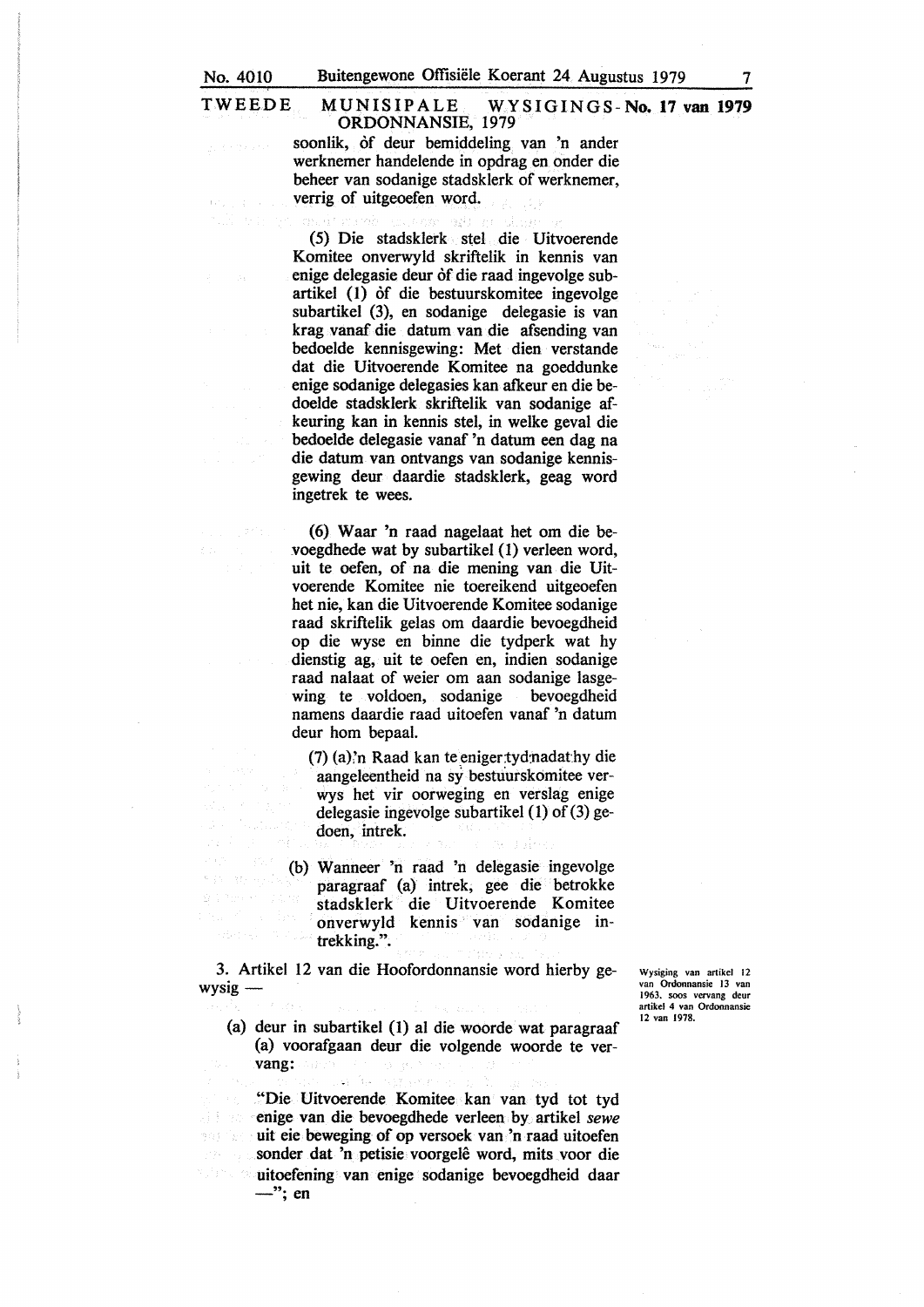(b) by the insertion after subsection (2) of the following subsection:

"(3) A request referred to in subsection (1) shall be made in the manner determined by the Executive Committee.",

4. Section 148 of the principal Ordinance is hereby  $amended$ richte sig (32)

(a) by the addition of the following proviso to subsection  $(2)$ : nghusangàidhea

"Provided that the council may require from or request any candidate for a post in its service to state the notch on the scale of remuneration applicable to such post at which he will accept appointment in such post or will carry out the duties

(b) by the substitution in paragraph (a) of subsection (9) for the words "mayor or any member of the Management Committee" of the word "council".

5. Section 149 of the principal Ordinance is hereby amended-

connected therewith."; and

(a) by the deletion of paragraph (b) of subsection (1);

(b) by the addition of the following proviso to subsection (2):

"Provided that where the town clerk comes to the conclusion after such meeting that any resolution taken or instruction issued by the council or the Management Committee at such meeting was illegal or irregular, he may refuse to implement such resolution or carry out such instruction until the next meeting of such council or Management Committee, and he shall report the said illegality or irregularity in writing at the said next meeting, whereupon the matter shall be dealt with as though the resolution or instruction were taken or issued at that particular meeting.";

(c) by the substitution for subsection (3) of the following subsection:

"(3) Every meeting of the council and every meeting of a committee of the council shall be  $\mathcal{P}^{\mathbf{a}_1\times\cdots\times\mathcal{A}_{\mathcal{A}_1}}$ attended by the town clerk or in his absence by some employee representing him, unless he or his representative is unable to attend: Provided that the chairman of such meeting may, subject to the provisions of any standing rules and orders .made under

Amendment of section 148<br>of Ordinance 13 of 1963,<br>as amended by section 3 of<br>Ordinance 5 of 1964, sec-<br>tion 3 of Ordinance 17 of<br>1970, section 1 of Ordi-<br>nance 7 of 1971, sections 1<br>and 5 of Ordinance 15 of 1972. section I of Ordi-nance 8 of 1976, section I of Ordinance 11 of 1977 and section I of Ordinance 9 of 1979.

Amendment of section 149 of Ordinance 13 of 1963, as amended by section 1 of Ordinance 15 of 1972.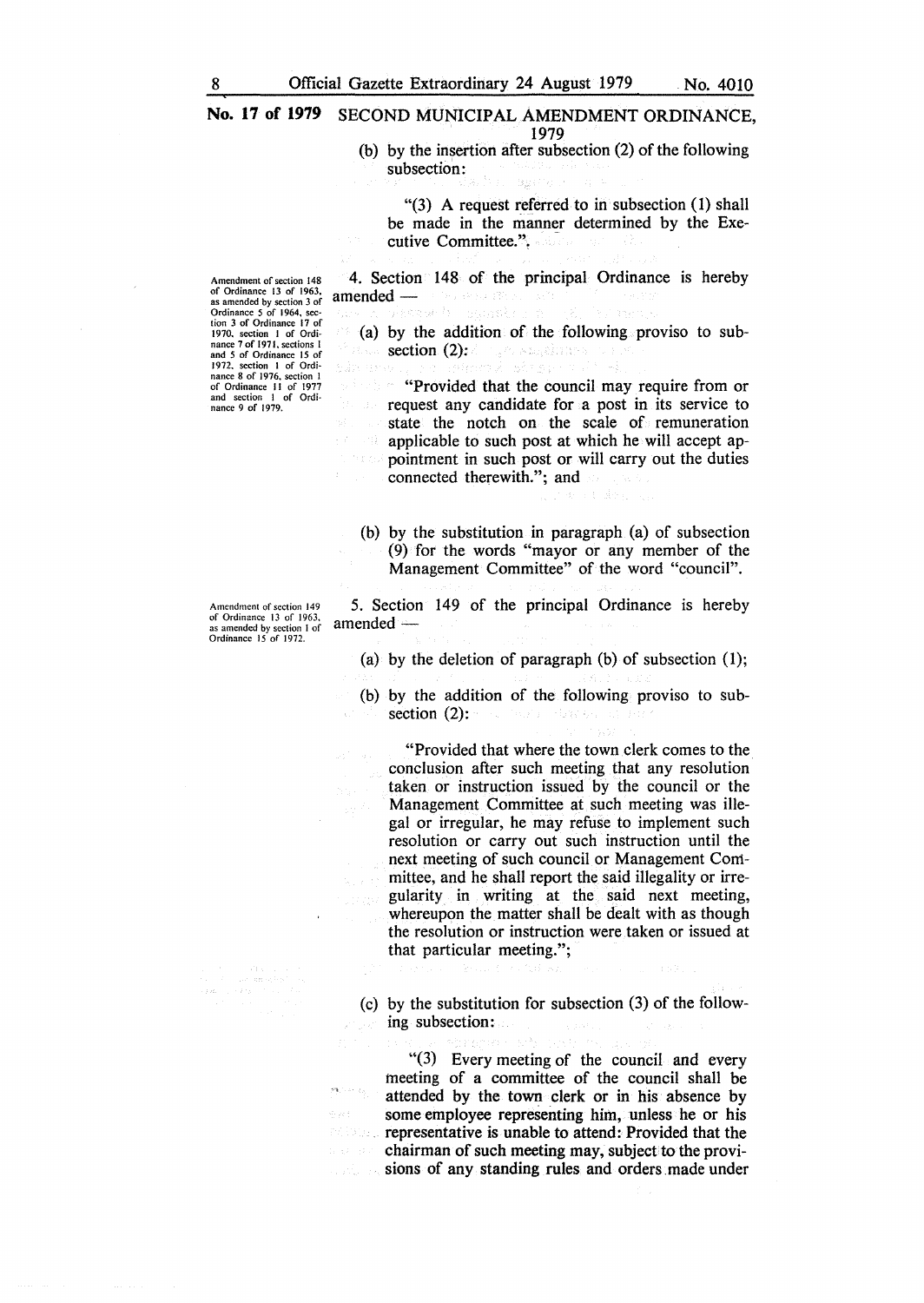# TWEEDE MUNISIPALE WYSIGINGSORDON- **No. 17 van 1979 NANSIE,** 1979

(b) deur die volgende subartikel na subartikel (2) in te voeg:

 $(3)$  'n Versoek in subartikel (1) bedoel geskied op die wyse wat die Uitvoerende Komitee bepaal.".

4. Artikel 148 van die Hoofordonnansie word hierby ge $wysig -$ 

(a) deur die volgende voorbehoudsbepaling by subartikel (2) te voeg:

"Met dien verstande dat die raad van enige kan: didaat om 'n betrekking in sy diens kan vereis of horn kan versoek om die kerf te meld op die skaal van besoldiging van toepassing op sodanige betrekking, waarteen hy aanstelling in sodanige betrekking sal aanvaar of die pligte daaraan verbonde sal vervul."; en

(b) deur in paragraaf (a) van subartikel (9) die woorde "burgemeester of enige lid van die bestuurskomitee" deur die woord "raad" te vervang.

5. Artikel 149 van die Hoofordonnansie word hierby ge $wysig -$ 

(a) deur paragraaf (b) van subartikel (I) te skrap;

(b) deur die volgende voorbehoudsbepaling by subartikel (2) te voeg:

"Met dien verstande dat waar die stadsklerk na afloop van 'n sodanige vergadering tot die oortuiging kom dat enige besluit of opdrag wat die raad of die bestuurskomitee by sodanige vergadering geneem of uitgereik het, onwettig of onreelmatig was, hy kan weier om sodanige besluit of opdrag voor die eersvolgende vergadering van sodanige raad of bestuurskomitee uit te voer, en hy moet bedoelde onwettigheid of onreelmatigheid op sodanige eersvolgende vergadering skriftelike rapporteer, waarop met die saak gehandel moet word asof die besluit of opdrag tydens daardie besondere vergadering geneem of uitgereik is.";

(c) deur subartikel (3) deur die volgende subartikel te vervang:

"(3) Die stadsklerk, of in sy afwesigheid, 'n werknemer wat hom verteenwoordig, moet elke vergadering van die raad en elke vergadering van 'n komitee van die raad bywoon, tensy hy of sy verteenwoordiger die vergadering nie kan bywoon nie: Met dien verstande dat die voorsitter van sodanige vergadering, behoudens die bepalings van enige reglement van orde wat ingevolge artikel 155 gemaak en op die vergadering van toepassing is, die

Wysiging van artikel 148 van Ordonnansie 13 van 1963, soos gewysig deur artikel 3 van Ordonnansie *5* van 1964, artikel 3 van Ordonnansie 17 van 1970, artikel I van Ordonnansie 7 van 1971, artikels I en *5*  **van Ordonnansie 15 van**  1972, artikel I van Ordonnansie 8 van 1976, artikel I van Ordonnansie 11 van 1977 en artikel I van Or· don'nansie 9 van 1979.

Wysiging van artikel 149 van Ordonnansie 13 van 1963, soos gewysig deur artikel I van Ordonnansie 15 van 1972.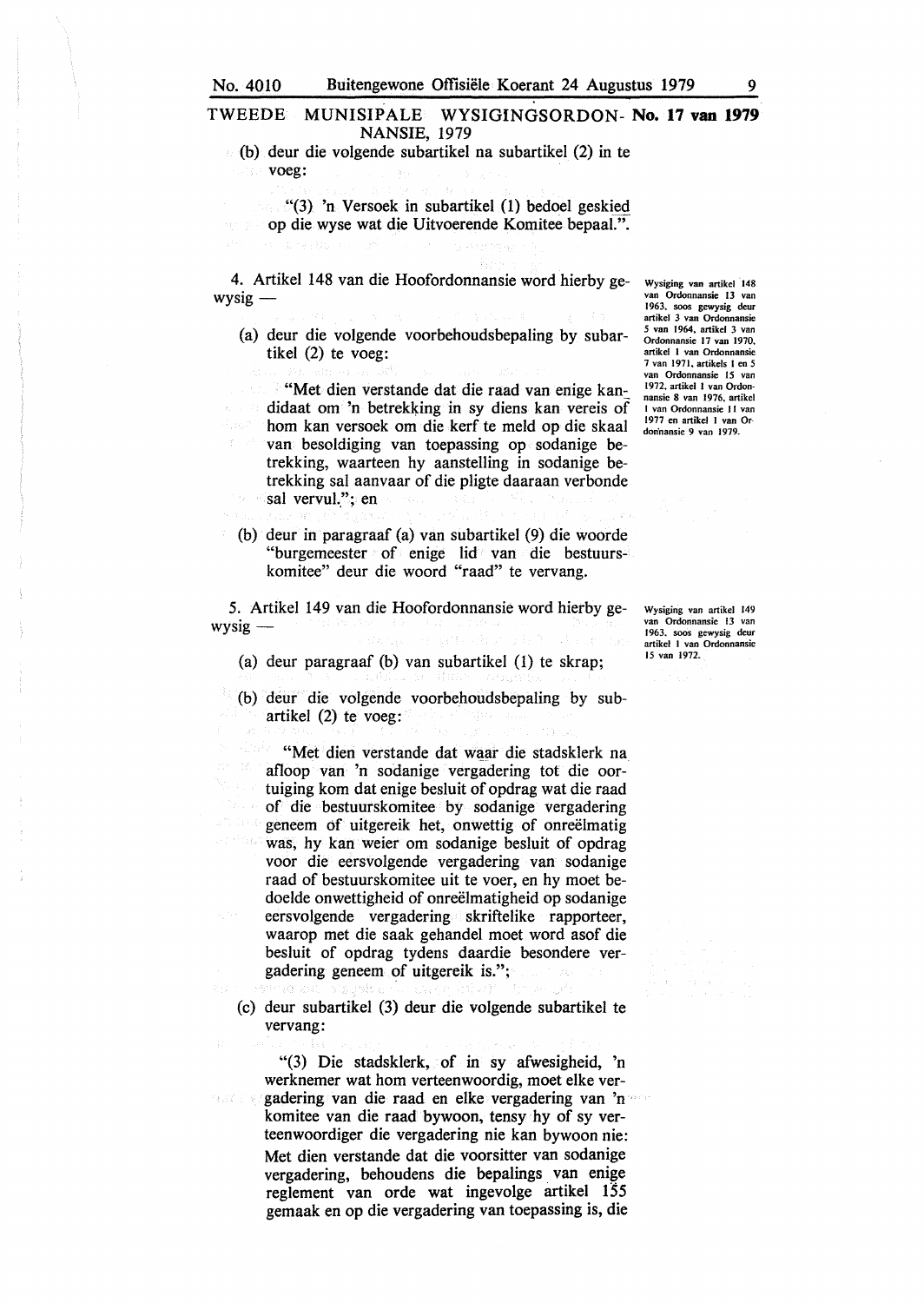section 155 and applicable to such meeting, request the town clerk or his representative to withdraw from the meeting if he or his representative has a financial interest in the matter under discussion, or if disciplinary measures against the town clerk or his representative are to be discussed by the meeting."; and<br>"and and a mass of the subset of the state like sets?"

(d) by the addition of the following proviso to paragraph (a) of subsection  $(4)$ :

"Provided that where the minutes are kept on loose leaves and firmly bound by means of two or more staples, the chairman of such meeting and the town clerk or his representative may sign such minutes as though they were already bound in book form,".

6. Section 159 of the principal **Ordinance** is hereby amended by the substitution in paragraph (b) of subsection (3) for the word "council" where it appears the first time of the words "Management Committee".

7. Section 165 of the principal Ordinance is hereby amended by the substitution for paragraph (c) of subsection (2) of the following paragraph:

"(c) No exemption shall be granted under this subsection unless the person claiming exemption shall have made application to the council and given the particulars required in the form prescribed in the Seventh Schedule and such application shall be made annually, shall reach the council before or on 31 May of any particular year and be in respect of the financial year then next ensuing, and no application which does not thus reach the council shall be considered nor shall any exemption be granted, retrospectively, except for good cause shewn.".

8. Section 174 of the principal Ordinance is hereby  $a$ mended $$ the product service control specific ste Antoni

(a) by the deletion in paragraph (c) of subsection  $(1)$  of the words "( with power to delegate this power to its Management Committee)"; and

(b) by the substitution for paragraph (b) of subsection (3) of the following paragraph:

"(b) the owner and any lessee of that property shall be obliged to allow  $\longrightarrow$  . An analysis of  $\sim$ 

s produce a su stilleggia vissão de suporta consiguira er a stranger and the state of the state of the state of the state of the state of the state of the state of t Mas Bolton sales agost a complete comparable admid gravestore and paradictive will go to modern

Amendment of section 159 of Ordinance 13 of 1963. *as* amended by section I of Ordinance 15 of 1972.

Amendment of section 165 of Ordinance 13 of 1963. as amended by section 4 of Ordinance 5 of 1964. sec-tion 6 of Ordinance 29 of 1965. section 2 of Ordi-nance 8 of 1976 and section 6 of Ordinance 12 of 1978.

Amendment of section 174 of Ordinance 13 of 1963.<br>
as amended by section 4 of<br>
Ordinance 17 of 1970, sec-<br>
tion 3 of Ordinance 7 of 1971. section I of Ordi-nance 15 of 1972 and section 4 of Ordinance 9 of 1973.

i pia

法一般性

 $\overline{H} = 1$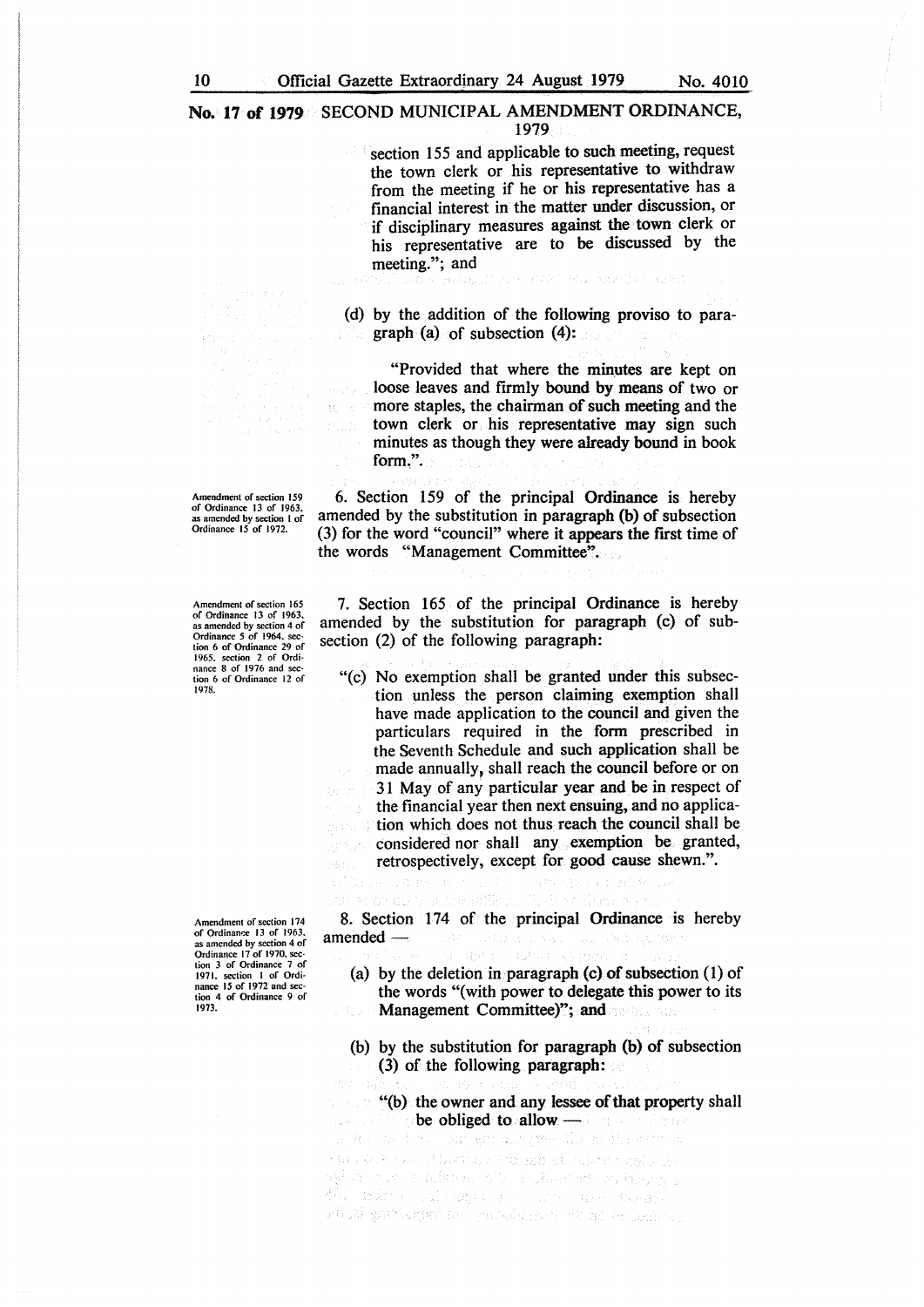$\chi_{1,1,3}$ 

en Kra

# TWEEDE MUNISIPALE **WYSIGINGSORDON- No. 17 van 1979 NANSIE,** 1979

stadsklerk of sy verteenwoordiger kan versoek om horn van die vergadering te onttrek indien hy of sy verteenwoordiger 'n geldelike belang by die aangeleentheid onder bespreking het, of indien tugmaatreëls teen die stadsklerk of sy verteenwoordiger deur die vergadering bespreek gaan word."; en

(d) deur die volgende voorbehoudsbepaling by paragraaf (a) van subartikel (4) te voeg:

"Met dien verstande dat waar die notule op los blaaie aangeteken is en by wyse van twee of meer kramme stewig gebind is, die voorsitter van sodanige vergadering en die stadsklerk of sy verteenwoordiger sodanige notule kan onderteken asof die notule reeds in boekvorm gebind is.". OB.

vijas mans

6. Artikel 159 van die Hoofordonnansie word hierby gewysig deur in paragraaf (b) van subartikel (3) die woord "raad" waar dit die eerste keer voorkom deur die woord "bestuurskomitee" te vervang.

Wysiging van artikel l *59*  van Ordonnansie 13 van 1963. soos gewysig deur artikcl I van Ordonnansie 15 van 1972.

7. Artikel 165 van die Hoofordonnansie word hierby gewysig deur paragraaf (c) van subartikel (2) deur die volgende paragraaf te vervang:

"(c) Geen vrystelling word ingevolge hierdie subartikel verleen nie tensy die persoon wat vrystelling eis by die raad aansoek gedoen het en die vereiste besonderhede in die vorm voorgeskryf in die sewende bylae verskaf het, en sodanige aansoek moet jaarliks geskied, moet die raad voor of op 31 Mei van enige bepaalde jaar bereik en moet betrekking he op die eersvolgende boekjaar, en geen aansoek wat die raad nie aldus bereik nie, mag in aanmerking geneem word nie, n6g mag enige vrystelling met 增加 中间 terugwerkende krag verleen word nie tensy goeie redes daarvoor aangevoer word.".

Wysiging van artikel 165 van Ordonnansie 13 van 1963. soos gewysig deur artikel 4 van Ordonnansie *5* van 1964. artikel 6 van Ordonnansie 29 van 1965. artikel 2 van Ordonnansie 8 van 1976 en artikel 6 van Ordonnansie 12 van 1978.

8. Artikel 174 van die Hoofordonnansie word hierby ge $wysig -$ 

- (a) deur in paragraaf (c) van subartikel (1) die woorde "(met die bevoegdheid om hierdie bevoegdheid aan sy bestuurskomitee oor te dra)" te skrap; en
- (b) deur paragraaf (b) van subartikel (3) deur die volgende paragraaf te vervang:

o timi na kata ing kapaling pakau

in the community of a stage of the

"(b) is die eienaar en enige huurder van daardie eiendom verplig om toe te laat -

Doual of

Wysiging van artikel 174 van Ordonnansie 13 van 1963. soos gewysig deur artikel 4 van Ordonnansie 17 van 1970. artikel 3 van Ordonnansie 7 van 1971. artikel 1 van Ordonnansie 15 van 1972 en artikel 4 van Ordonnansie 9 van 1973.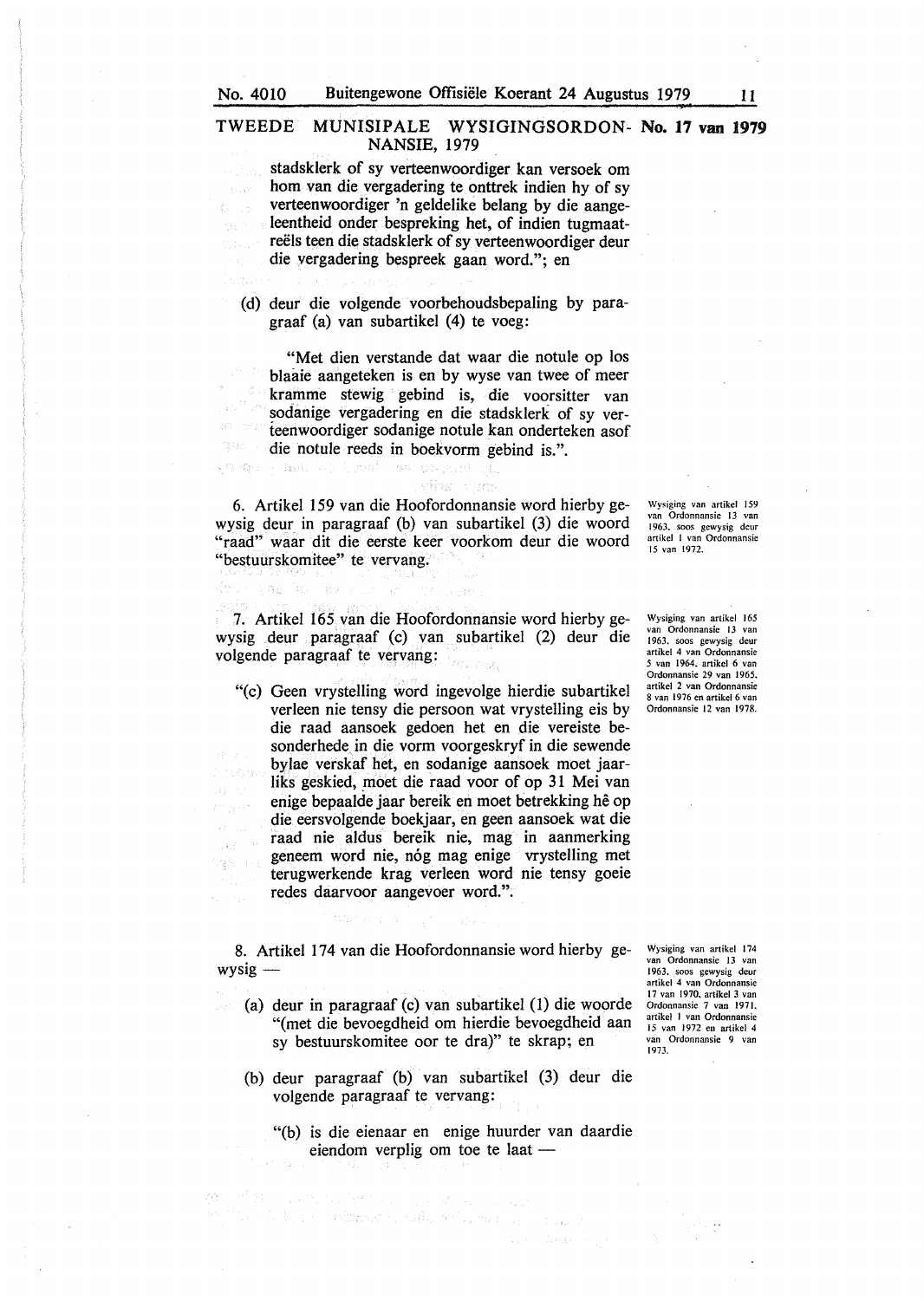1. Visitor BOT 91

dealer in the

立つともある。

经报告

กรให้ อ.ณ.วล 金库 直加 HSL たいよう 関係

被不了 生活的

(i) such water pipelines, storm water drain pipes, sewer-pipes or overhead or underground electrical supply lines as may from time to time be considered necessary by the council, to be constructed across the property in such a manner and in such a position as may from time to time be determined by the council after consultation with the owner of that property;

**Excession (ii) any materials that may be excavated dur**ing the construction, maintenace or removal of any such water pipeline, storm water drain pipe, sewer-pipe or overhead or underground electrical supply line, to be placed on that property temporarily;

the capital

(iii) any person who may be required to enter that property in order to perform his duties pertaining to such construction, maintenance or removal of any such water pipeline, storm water drain-pipe, sewer-pipe or overhead or underground electrical supply line or any other work pertaining thereto, to enter that property **at all reasonable times,**<br>and the contract of the contract of the contract of the contract of the contract of the contract of the contract of the contract of the contract of the contract of the contract of the contract of

without any compensation being recoverable from the council: Provided that any damage caused at the construction, maintenance or removal of any such water pipeline, storm water drain pipe, sewer-pipe or overhead or underground electrical supply line or any other work pertaining thereto or any damage caused at the placing on or removal from that property of any materials excavated, shall be compensated by the council;".

sta, ki mandang sebagai kalend

Amendment of section 236 or Ordinance 13 of 1963.

9. Section 236 of the principal Ordinance is hereby amended by the substitution for subsection (4) of the following subsection:

SAM PERSONAL P

"(4) For the purpose of this section  $-$ 

"burial" includes cremation; and  $-$ 

"destitute person" means a person who, in the opinion of the magistrate, is without resources.".

Amendment of section 244 of Ordinance 13 of 1963, as amended by section I of Ordinance 15 of 1972.

10. (1) Section 244 of the principal Ordinance is hereby amended by the insertion after subsection (4) of the following subsection: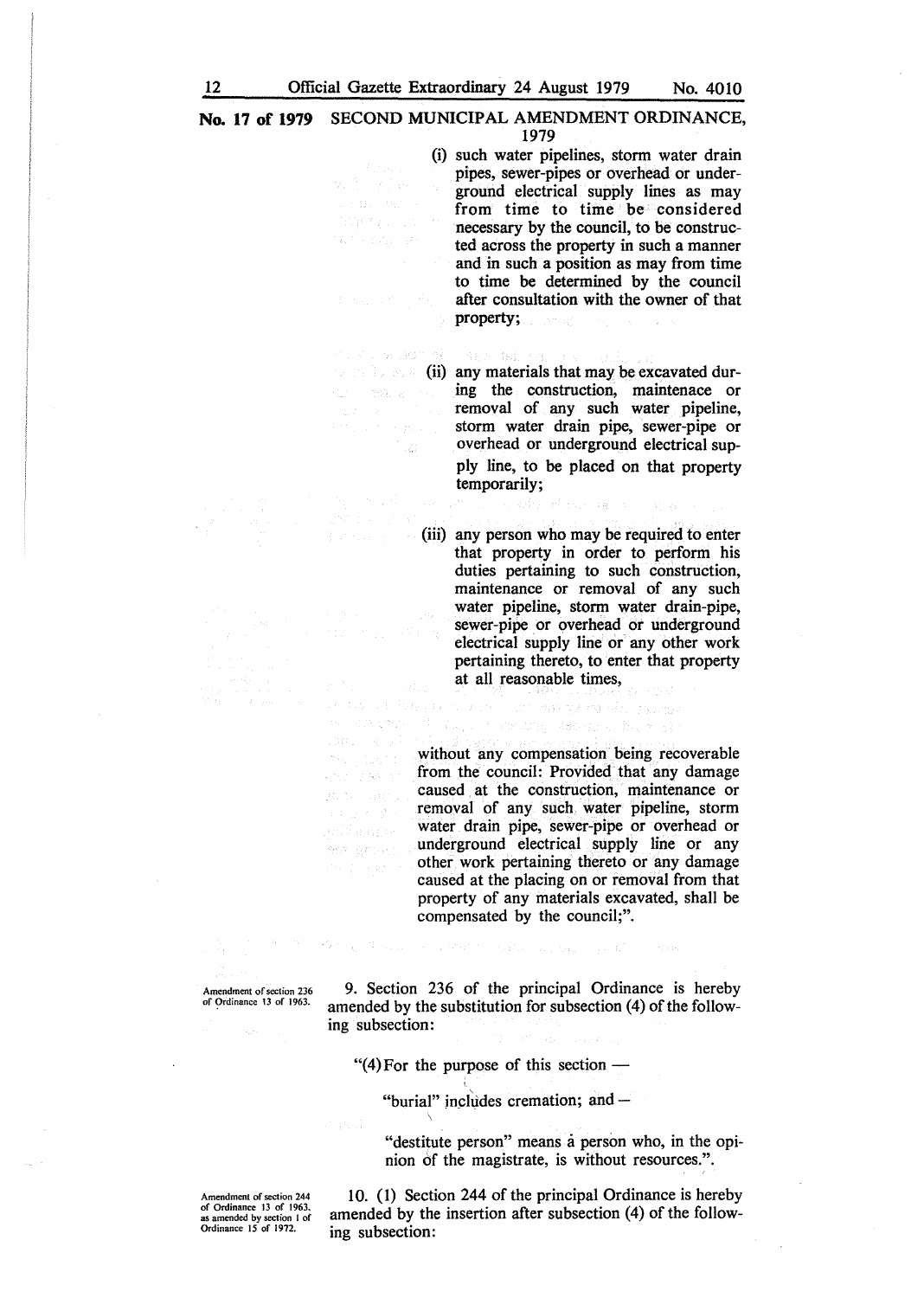## TWEEDE MUNISIPALE WYSIGINGSORDON-No. 17 van 1979 **NANSIE,** 1979

(i) dat sodanige waterpyplyne, stormwaterafvoerpype, rioolpype of bogrondse of ondergrondse elektriese kragtoevoerlyne soos die raad van tyd tot tyd nodig ag, op so 'n wyse en in so 'n Jigging soos van tyd tot tyd na oorlegpleging met die eienaar van daardie eiendom deur die raad bepaal. word, oor die eiendom aangelê word;

 $\{ \chi_i, \xi_i, \}$ 

(ii) dat enige materiaal wat uitgegrawe word gedurende die konstruksie, instandhouding of verwydering van enige sodanige waterpyplyn, stormwaterafvoerpyp, rioolpyp of bogrondse of ondergrondse elektriese kragtoevoerlyn, tydelik op daardie eiendom geplaas mag word;

(iii) dat iedereen van wie dit vereis word om daardie eiendom te betree ten einde sy pligte in verband met sodanige konstruksie, instandhouding of verwydering van enige sodanige waterpyplyn, stormwaterafvoerpyp, rioolpyp of bogrondse of ondergrondse elektriese kragtoevoerlyn of enige ander werk wat daarmee in verband staan, te verrig, daardie eiendom te eniger tyd mag betree,

sonder dat enige vergoeding op die raad verhaalbaar sal wees: Met dien verstande dat enige skade veroorsaak by die konstruksie, instandhouding of verwydering van enige sodanige waterpyplyn, stormwaterafvoerpyp, rioolpyp of bogrondse of ondergrondse elektriese kragtoevoerlyn of enige ander werk wat daarmee in verband staan, of enige skade veroorsaak by die plasing op of verwydering van daardie eiendom van enige materiaal wat uitgegrawe word, deur die raad vergoed moet word;".

9. Artikel. 236 van die Hoofordonnansie word hierby gewysig deur subartikel (4) deur die volgende subartikel te vervang:

Wysiging van artikel 236 van Ordonnansie 13 van 1963.

" (4) By die toepassing van hierdie artikel-

sluit "begrawing" verassing in; en

beteken "behoeftige persoon" iemand wat. na die landdros meen, geen middele het nie.".

10. (1) Artikel 244 van die Hoofordonnansie word bierby gewysig deur die volgende subartikel na subartikel ( 4) in te ·voeg:

Wysiging van artikel 244 van Ordonnansie 13 van<br>1963, soos gewysig deur artikel I van Ordonnansie 15 van 1972.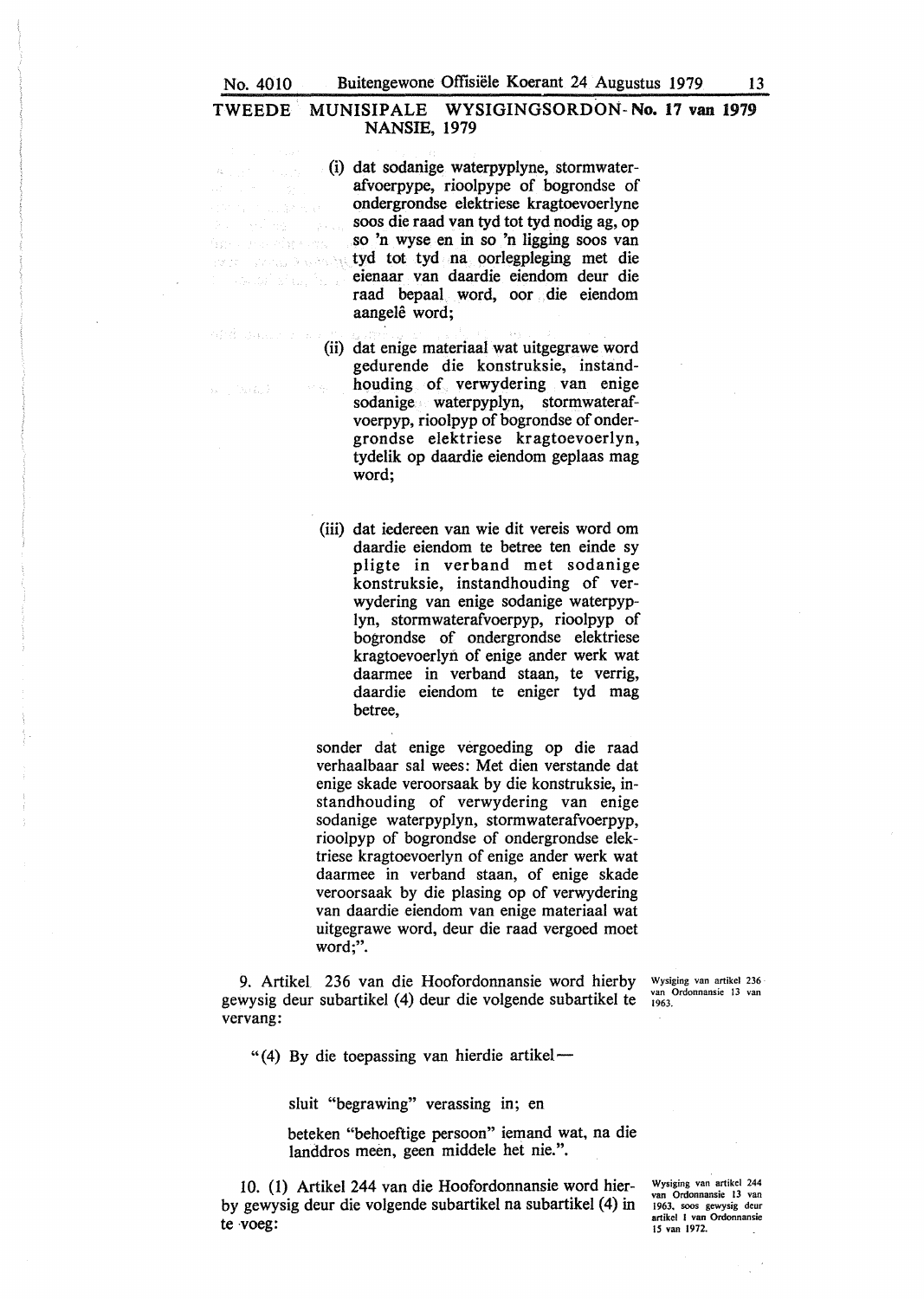(5) Where a municipality has adopted such model regulations, or where such model regulations have been applied to a municipality, either in whole or in part or with variations, the said municipality may, subject to the provisions of section 243, amend such regulations, and such amendment shall after publication thereof in the *Official Gazette* have force of law only within the area of jurisdiction of such municipality.".

(2) Subsection (1) shall be deemed to have come into operation on 1 July 1963. gunday.

11. This Ordinance shall be called the Second Municipal **Amendment Ordinance, 1979.**<br>Deliver and the property of the second property of the second

tar only necess to a go the in province.

 $\left\langle \left\langle \mathcal{O}_{\mathcal{A}}\right\rangle \right\rangle _{1}=\left\langle \left\langle \mathcal{O}_{\mathcal{A}}\right\rangle _{1}+\left\langle \mathcal{O}_{\mathcal{A}}\right\rangle _{1}+\left\langle \mathcal{O}_{\mathcal{A}}\right\rangle _{1}+\left\langle \mathcal{O}_{\mathcal{A}}\right\rangle _{1}+\left\langle \mathcal{O}_{\mathcal{A}}\right\rangle _{1}+\left\langle \mathcal{O}_{\mathcal{A}}\right\rangle _{1}+\left\langle \mathcal{O}_{\mathcal{A}}\right\rangle _{1}+\left\langle \mathcal{O}_{\mathcal{A}}$ s in the count we as the through star 第十一段时间将一个字字推动的 医附联膜 计微分区域 BACCO E FRANCO DO POLICIAL DE REPORT OF SAMPLE AND PROPERTY AND LODGED

 $\mathcal{R} = \mathcal{Q}(\mathbf{x} - \mathbf{y}_1) \cup \mathcal{Q}(\mathbf{A}) \cup \mathcal{Q}(\mathbf{y}_1) \cup \mathcal{Q}(\mathbf{y}_2) \cup \mathcal{Q}(\mathbf{y}_3)$  where  $\begin{split} \mathbb{E} \left[ \left( \begin{array}{ccc} \mathcal{H} & \mathcal{H} & \mathcal{H} \end{array} \right] \right] & \approx \frac{1}{244} \mathbb{E} \left[ \left( \begin{array}{ccc} \mathcal{H} & \mathcal{H} & \mathcal{H} \end{array} \right] \right] \left( \begin{array}{ccc} \mathcal{H} & \mathcal{H} \end{array} \right] \\ & \approx \mathbb{E} \left[ \left( \begin{array}{ccc} \mathcal{H} & \mathcal{H} \end{array} \right] \right] \left( \begin{array}{ccc} \mathcal{H} & \mathcal{H} \end$ itus – Salat (1988–1980)<br>1982: Roganov (m. 1989–1980)<br>1992: Robert (1980) (1989–1980) (1980–1980)<br>Roganov (m. 1990–1990) (1980–1990) terna in 1930, social di 1992, si vitali si pop

在所以提高的第三人称单数的数据中的第三人称单数 (Sec. 2) 如果 (1) 2000 美国电子学家 (1) 化氢氧化氢氧化氢

一种有点的原始的 用以下的 第二名 经一级金

We are the same that it was a second  $\left\| \left( \sum_{i=1}^n \left| \left( \sum_{i=1}^n \left| \mathcal{L}_{\mathcal{A}_i} \right) \right| \right) \right|^2 \right\|_{\mathcal{A}_i} \leq \left\| \left( \sum_{i=1}^n \left| \left( \sum_{i=1}^n \left| \mathcal{L}_{\mathcal{A}_i} \right| \right) \right| \right)^2 \right\|_{\mathcal{A}_i} \leq \left\| \left( \sum_{i=1}^n \left| \mathcal{L}_{\mathcal{A}_i} \right| \right)^2 \right\|_{\mathcal{A}_i} \leq \left\| \left( \sum_{$ 

(A) content of a books, but we can be a  $\sim$  3  $^{\circ}$  $\mathcal{A}$ 

Short title

*.. /c* 

/

l.

ja bos